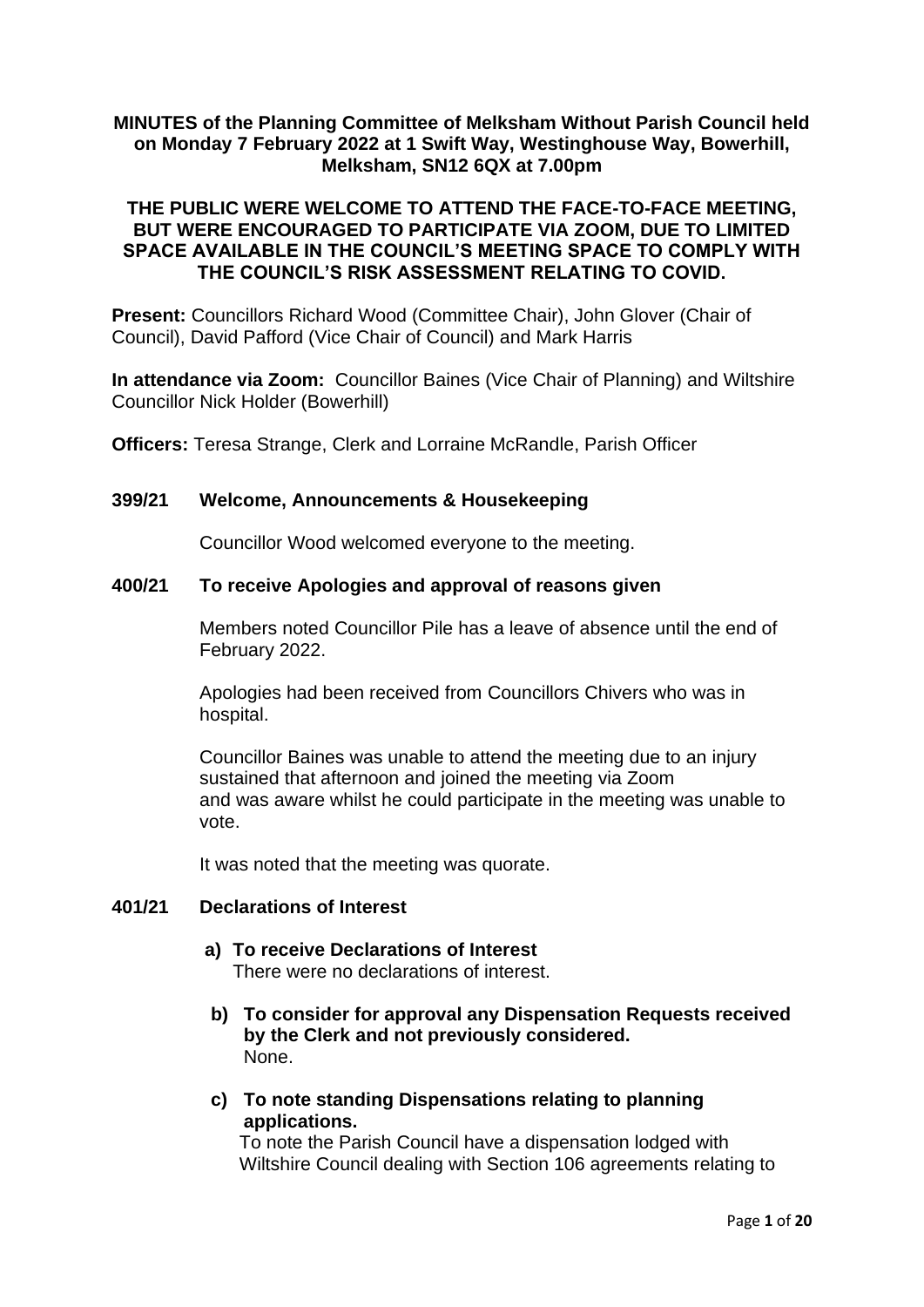planning applications within the parish.

**402/21 To consider holding items in Closed Session due to confidential nature** *Under the Public Bodies (Admission to Meetings) Act 1960, the public and representatives of the press and broadcast media be excluded from the meeting during consideration of business, where publicity would be prejudicial to the public interest because of the confidential nature of the business to be transacted.*

> The Clerk advised item 11 be held in closed session as it related to legal proceedings and the defence of the Melksham Neighbourhood Plan at a Planning Appeal hearing.

 **Resolved:** Agenda item 11 be held in closed session for the reasons given.

## **403/21 Public Participation**

Wiltshire Councillor Holder explained he was in attendance to listen to debate regarding planning applications in his ward (Bowerhill).

### **404/21 To consider the following Planning Applications:**

**[PL/2021/11498:](https://development.wiltshire.gov.uk/pr/s/planning-application/a0i3z000017AxQFAA0/pl202111498)** Former Countrywide Store Site, Bradford Road, Melksham. Erection of 2 commercial buildings (Builders' Merchant and Automotive Centre) and associated access, landscaping and drainage works. Applicants L2 Property Limited and Anthony Best Dynamics Ltd **Comment:** Members noted that this application was just over the parish boundary, in Melksham Town. Whilst having no objection and welcoming more opportunities for employment in the area, Members asked, given the proposed block grey colour of the buildings in a semi-rural location, if these could be

shaded, similar to Cereal Partners, Bowerhill,

**PL/2022/00325:** 27 Beanacre. Variations to conditions 2 and 5 of 20/03543/FUL **Comment:** No objection, as long as any proposed new windows which over look existing properties are obscured.

adjacent to the A350.

### **PL/2022/00374:** 25 Bader Park, Bowerhill. Single storey side extension and loft conversion. **Comment:** Whilst having no objection to this application, Members queried whether there was enough parking provision within the curtilage of the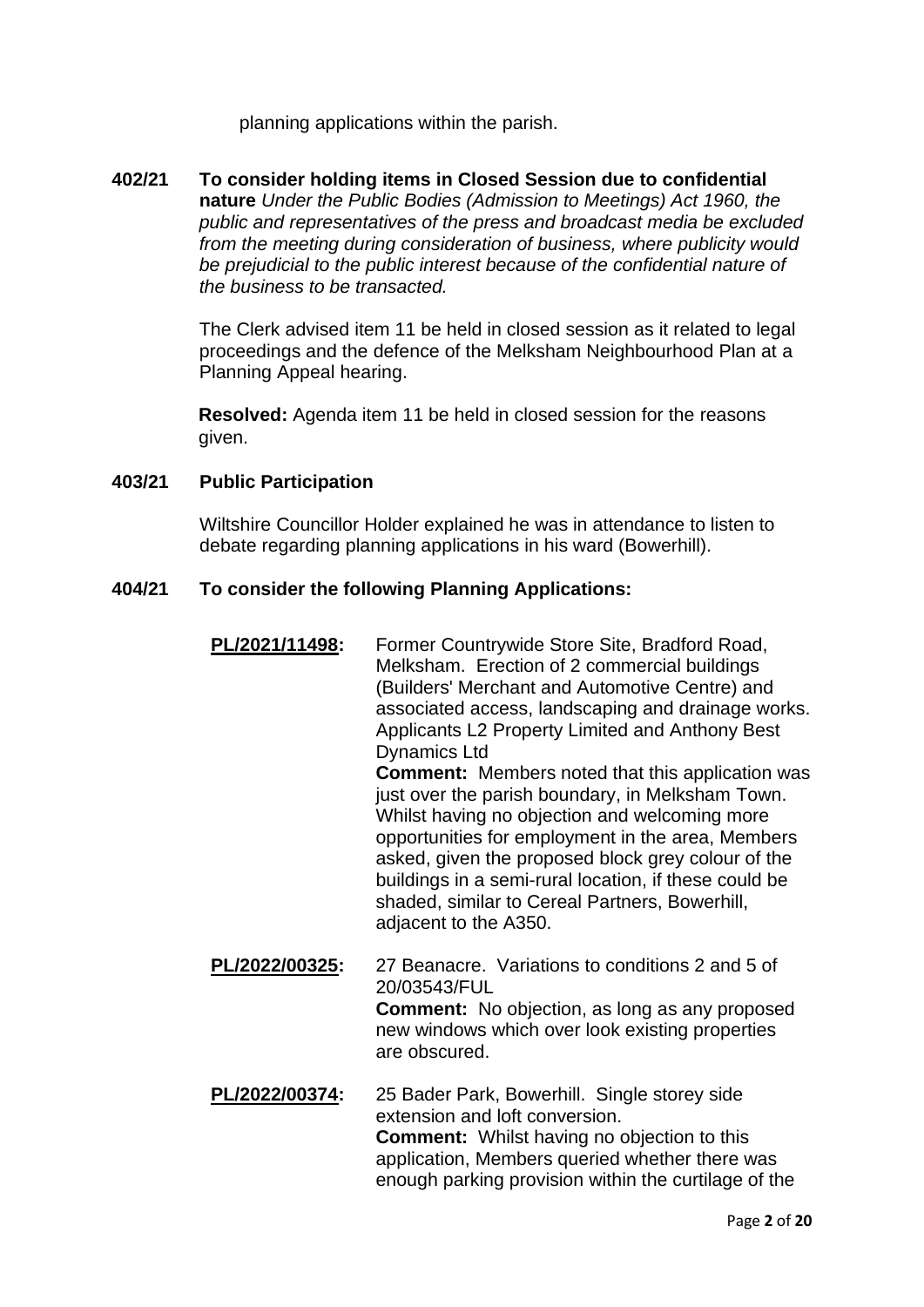dwelling to provide adequate parking for a 4-bed dwelling in line with Core Policy 64 of the Core Strategy which sets out how to manage the demand for parking and sets residential parking standards based on minimum parking standards. The adopted (2015) Wiltshire Car Parking Strategy also states that the minimum parking standards for 2-3 bed dwellinghouse require 2 allocated parking spaces and that 4-bed dwellinghouse are required to have 3 allocated parking spaces.

Members also asked in order to mitigate against the anomalous character of the extension, the finish is sympathetic to the existing roof ridge tiles.

- **PL2022/00247:** Blackmore House, Sandridge Common. Retrospective application to construct a small wooden stable block (Full Plan). **Comment:** No Objection.
- **PL2022/00394:** Blackmore House, Sandridge Common. Retrospective application to erect a domestic satellite dish (Listed Building Consent). **Comment:** No Objection.
- **PL/2022/00622**: 31 Shaw Hill, Shaw. Proposed demolition of existing conservatory and new single storey extension. **Comment:** No Objection.
- **PL/2022/00552:** Little Bowerhill Farm, Bowerhill Lane, Bowerhill. Erection of a 2-bay extension to existing steel portal frame building to store straw. **Comments:** No Objection.
- **PL/2022/00550:** Little Bowerhill Farm, Bowerhill Lane, Bowerhill. Construction of general purpose agricultural building for the storage of farm machinery. **Comment:** No Objection.
- **405/21 To note comments were submitted to Wiltshire Council on the following applications under delegated powers, in consultation with the Planning Committee, due to the deadline (7 January) for receipt of comments being prior to this meeting:**
	- **PL/2021/11573**: 6 Plane Tree Close, Whitley. Notification of proposed works to trees in a conservation area. T1 London Plane. Reduction of overextended lateral branches on all sides. Tree work is for the ongoing management of this tree, situated close to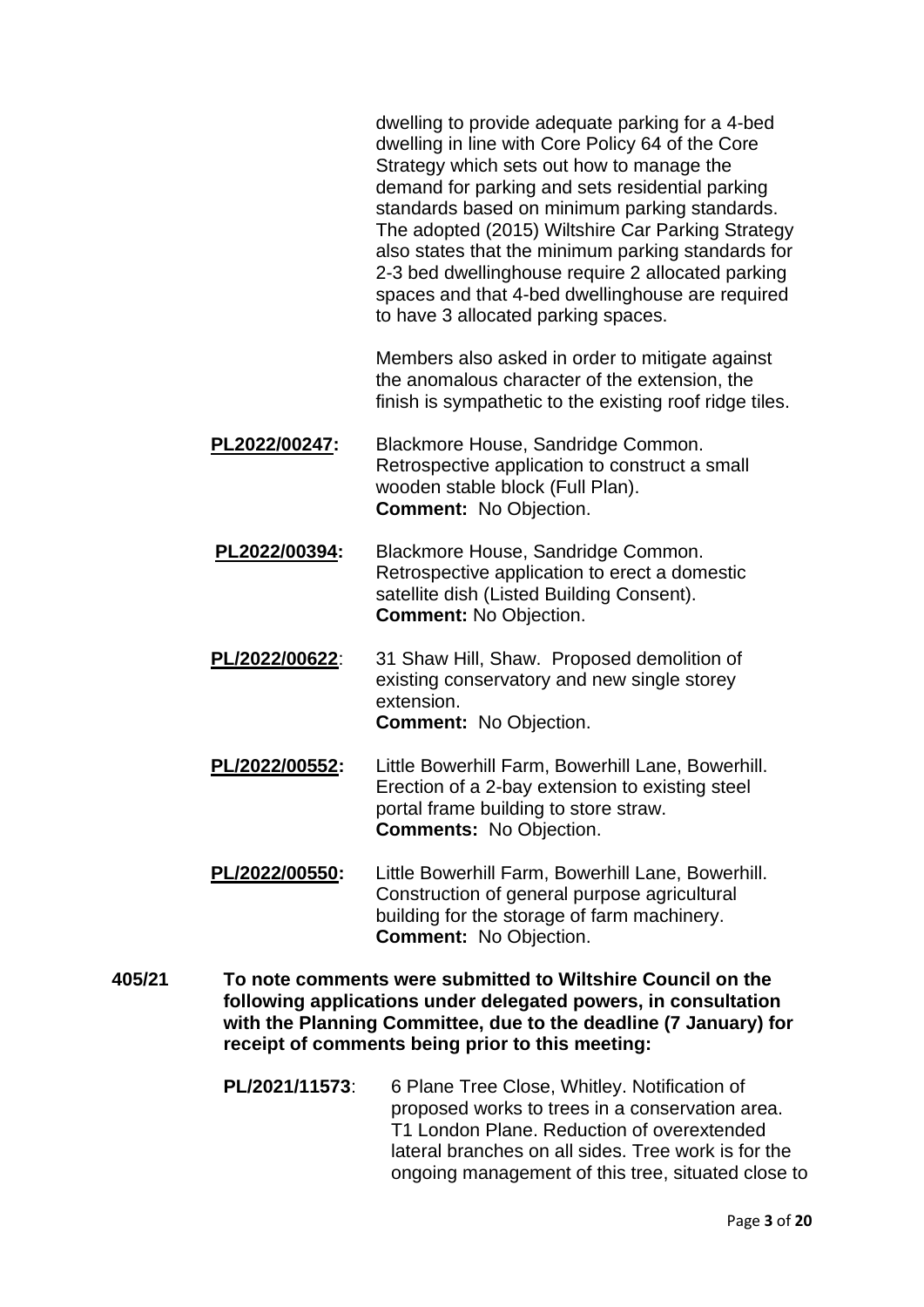## multiple houses **(NO OBJECTION) (Planning Decision by Wiltshire Council: No objection)**

 **PL/2021/11619:** 53D Beanacre, Beanacre, SN12 7PY. Consent under Tree Preservation Orders. T1 - Re-pollard Horse Chestnut tree back to previous pollard points **(NO OBJECTION)**

Members noted the above comments had been submitted to Wiltshire Council by officers under delegated powers in the required deadline.

**406/21 Revised Plans** To comment on any revised plans received within the required timeframe (14 days)

No revised plans had been received.

#### **407/21 Planning Decisions.**

**a) To note Wiltshire Council have approved planning application 20/06840/FUL for the construction of solar farm and battery storage facility, together with all associated works, equipment and necessary infrastructure. Land North of Melksham substation, near Melksham**

Members noted planning approval had been given to the above planning application.

**i) To note comments made by Councillor Baines regarding wording in the Decision Notice with regard to construction traffic exiting the site.**

Councillor Baines noted within the Decision notice in respect of the Traffic Management Plan requirements it appeared the Case Officer's comments on this had been misinterpreted and should have read: …**not turn right out of** Westlands Lane instead of **not onto** … in order to enforce the need for HGVs not to go via Corsham. It also did not explicitly say they must not turn left out of the site onto Westlands Lane, and thus go over the railway bridge into Beanacre.

The Clerk asked if Members wished to note the success of negotiations during the planning process.

**Recommendation 1:** To highlight to Wiltshire Council Planning, the difference between the Officer's Report and the Decision Notice, supporting the Officer's Report.

**Recommendation 2:** To express gratitude to both the applicant and Wiltshire Council in listening to the concerns of both the Council and residents during the planning application process.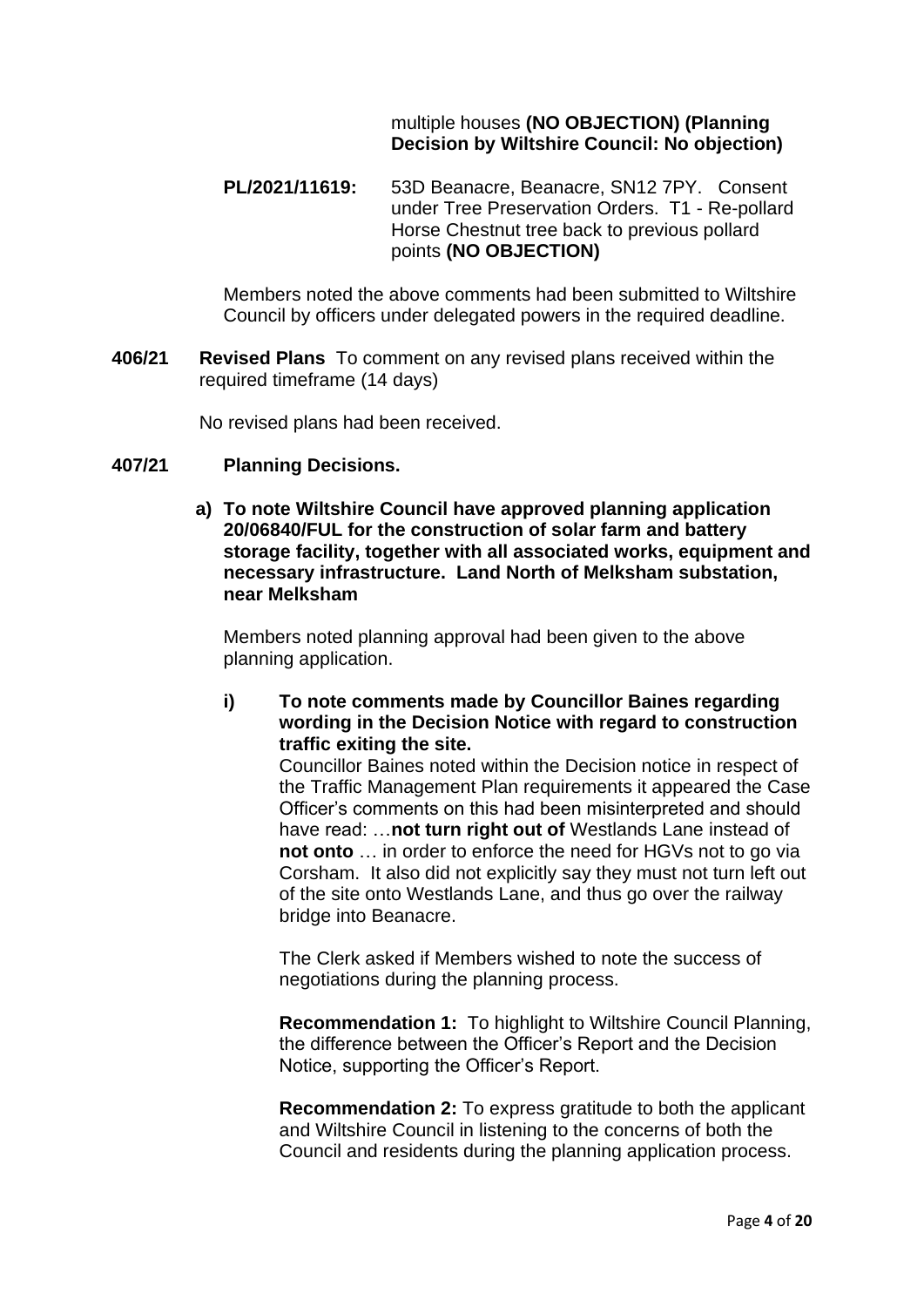### **408/21 Planning Enforcement: To note any new planning enforcement queries raised**

### **a) Dick Lovett, Portal Way. Planning Application No; 18/11454/FUL. To note response from Planning Enforcement**

Following the Council making enquiries with Planning Enforcement with regard to removal of hedgerow to make an entrance to the North of the site and landscaping works to the East of the site, Planning Enforcement had made investigations. The developer had explained the entrance was not in use and would not be used in the future. Also, before work started on site stated the boundary to this section of the site was in part non-existent other than some recent fence works to the side of the existing gate. As part of the works the contractor had to secure sections of the boundary for security reasons to prevent unwanted site access and had bolstered the area with another line of fencing and constructed a mound as this area was identified as a potential weak spot for security.

Whilst expressing concern at the number of trees cut down and potential impact on badger sets further along the Northern boundary, Members noted the response and welcomed new vegetation would be replanted in due course.

With regard to landscaping on the East of the site to remove vegetation and some trees, the Enforcement Officer explained the works had been undertaken in accordance with the approved planning permission and necessary to allow for works to the carried out for the new connection to the mains foul sewer line which runs along the boundary. Once the connection has been completed the vegetation is scheduled to be replaced in line with the approved landscaping plan.

Councillor Wood expressed concern at the extreme cutting back of vegetation between the two hedgerows on the other side of the A350 to the rear of the current Dick Lovett site and noted building work seemed to be going right up to the boundary, however, it was unclear if this was what was proposed and would need further investigation.

The Clerk informed Members that "Kelly's lamp" to the North of the site is now working and the notice has been replaced by Herman Miller as the previous one had faded and was illegible. **Recommendation:** To request those trees which have been removed are replaced with mature trees and not saplings in order they have a better chance of survival.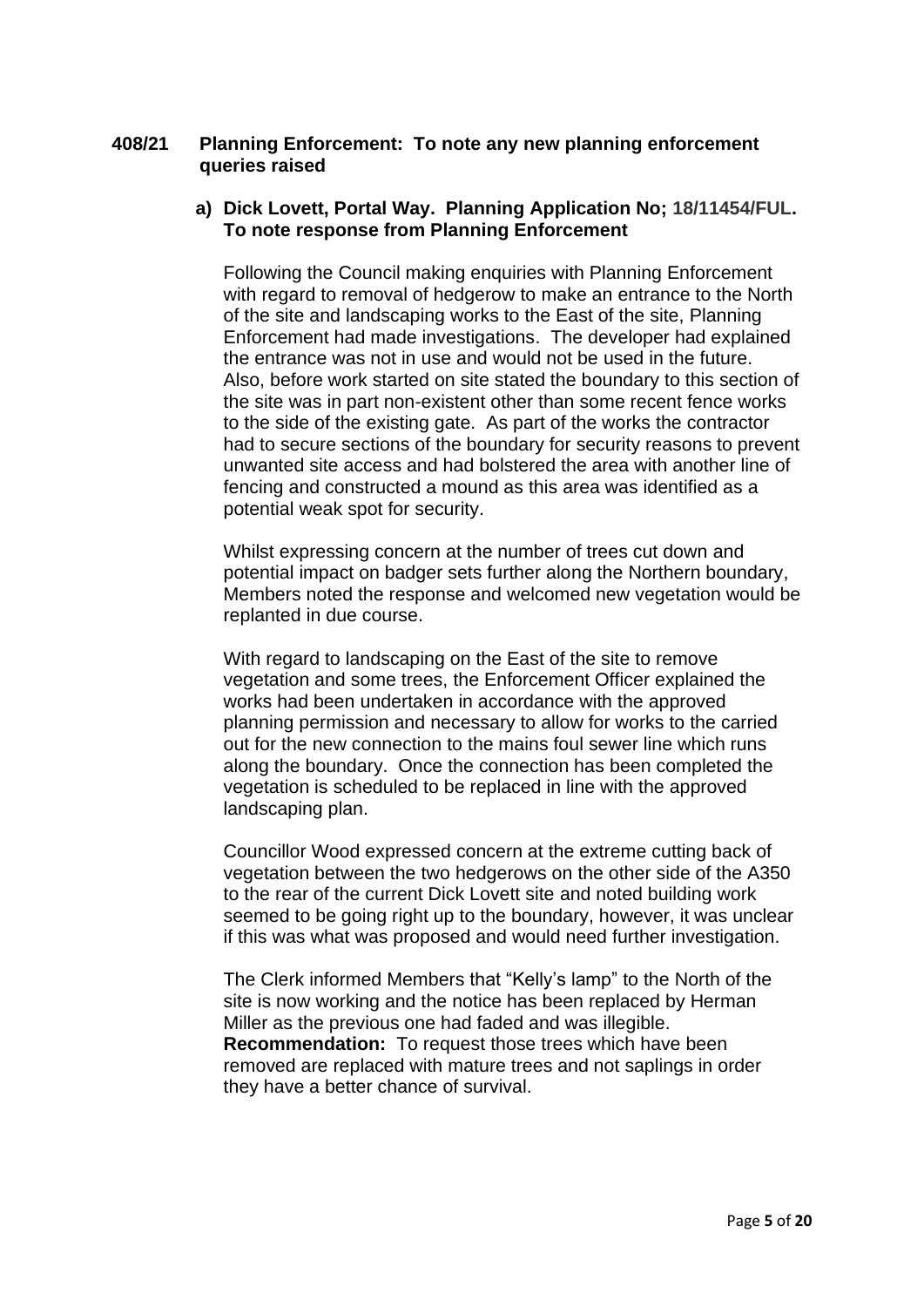### **b) 64 & 59 Locking Close, Bowerhill. To note response from Planning Enforcement**

Members noted, following a query with Planning Enforcement, an Enforcement Officer had made investigations and commented that 59 Locking Close had not extended their garden, however, 64 Locking Close had erected a small shed in land they had bought from the farmer and were in the process of submitting a planning application.

Councillor Harris informed the meeting he looked forward to seeing the planning application for the shed and whether there were any restrictive covenants associated with this strip of land, as with a previous application for adjacent land.

**c) Battery Storage, Beanacre (Land to the South of Melksham Substation) Planning Application No. 17/04110). To note complaint raised re noise and vibration**

The Clerk explained she had received a noise complaint from a resident on Corsham Road, Whitley. Upon investigation it would appear construction work had started on a battery storage site adjacent to Beanacre Electric Sub Station, however, had not approached Enforcement as the site in question was some distance away from the complainant's house, with several other dwellings closer and no other complaints had been received. She had made the construction company's agent aware though.

Members agreed there did not appear to be enough evidence to pursue this complaint through Planning Enforcement and to await and see if any further complaints were received.

### **409/21C Planning Appeal. APP/Y3940/W/21/3285428Re: Land West of Semington Road (land rear of Townsend Farm) (Planning application No: 20/07334/OUT).**

This item was held in closed session.

Members discussed their input into the defence strategy for the forthcoming Planning Inquiry, which is due to start virtually on 1<sup>st</sup> March.

#### **410/21 Planning Policy**

### **a) WALPA (Wiltshire Area Local Planning Alliance) Update. To note report from meeting of Wiltshire Council planners and Neighbourhood Plan NHP groups in Wiltshire**

The Clerk explained Members of WALPA had met (12<sup>th</sup> Jan) prior to the meeting of Wiltshire NHP groups with Wiltshire Council ( $27<sup>th</sup>$  Jan) to agree their joint approach.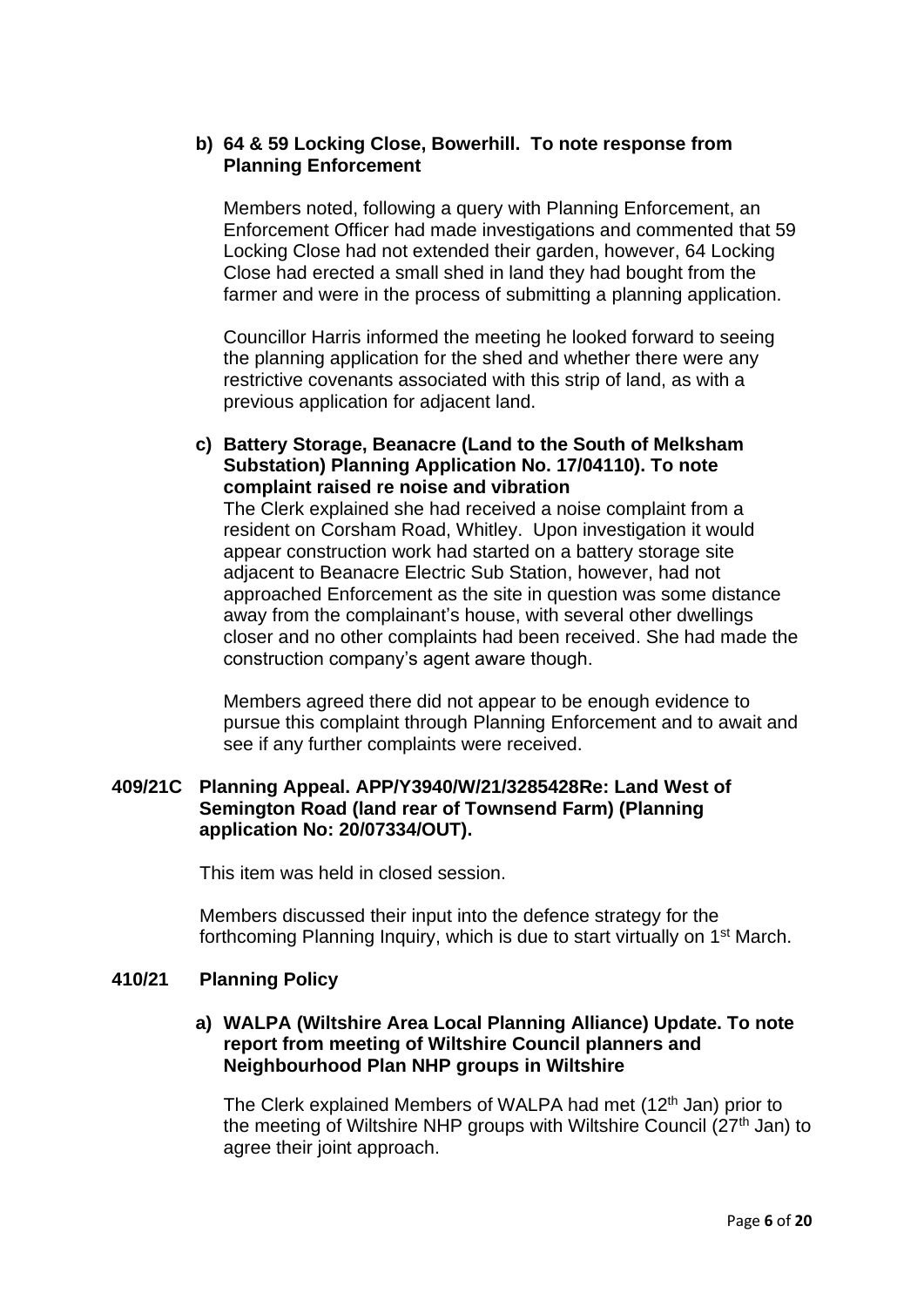As well as the notes from the meeting with representatives of Wilshire Council, the slides from the meeting were also circulated to Members for their information. This information had also been sent to Place Consultants, as part of their desk top study into reviewing the Neighbourhood Plan.

The Clerk explained one point raised at the meeting was the Planning Inspector for an Appeal in Malmesbury (Filands) had stated the Neighbourhood Plan had not included sites which were not liked, which changed the ethos and law of a neighbourhood plan.

Malmsbury had expressed frustration at the meeting, as they are at the end of their two-year period of protection of having a Neighbourhood Plan and had experienced delays in obtaining approval of their statutory documents for their Review, which had been submitted in early September. Wiltshire Council had advised that they had experienced staff shortages before Christmas, particularly with Ecology Officers, the groups felt that Wiltshire Council should be resourcing this externally if that was the case but were advised that there was a lack of planning officers nationally at present.

The Clerk explained the group had not met for 6 months, despite an agreement to try and meet every 3 months and the meeting unfortunately, had only lasted an hour at the behest of Wiltshire Council, despite a packed agenda.

It was also noted James Gray MP for North Wiltshire (representing Malmesbury) had raised questions in Parliament regarding the impact of a lack of 5-year land supply on communities.

### **b) Neighbourhood Planning**

**i) To reflect on responses to planning applications for review of the Neighbourhood Plan**

No new issues to raise.

### **ii) To consider a formal response to the Neighbourhood Plan Review**

Members had no formal response to the Neighbourhood Plan Review at this stage.

### **iii) To note project plan**

Members noted the Project Plan which had been circulated in their agenda packs for their information.

The Clerk explained there was lots of work scheduled during February and March as Locality grant funding had been received and needed to be spent by the end of the financial year, 31<sup>st</sup> March.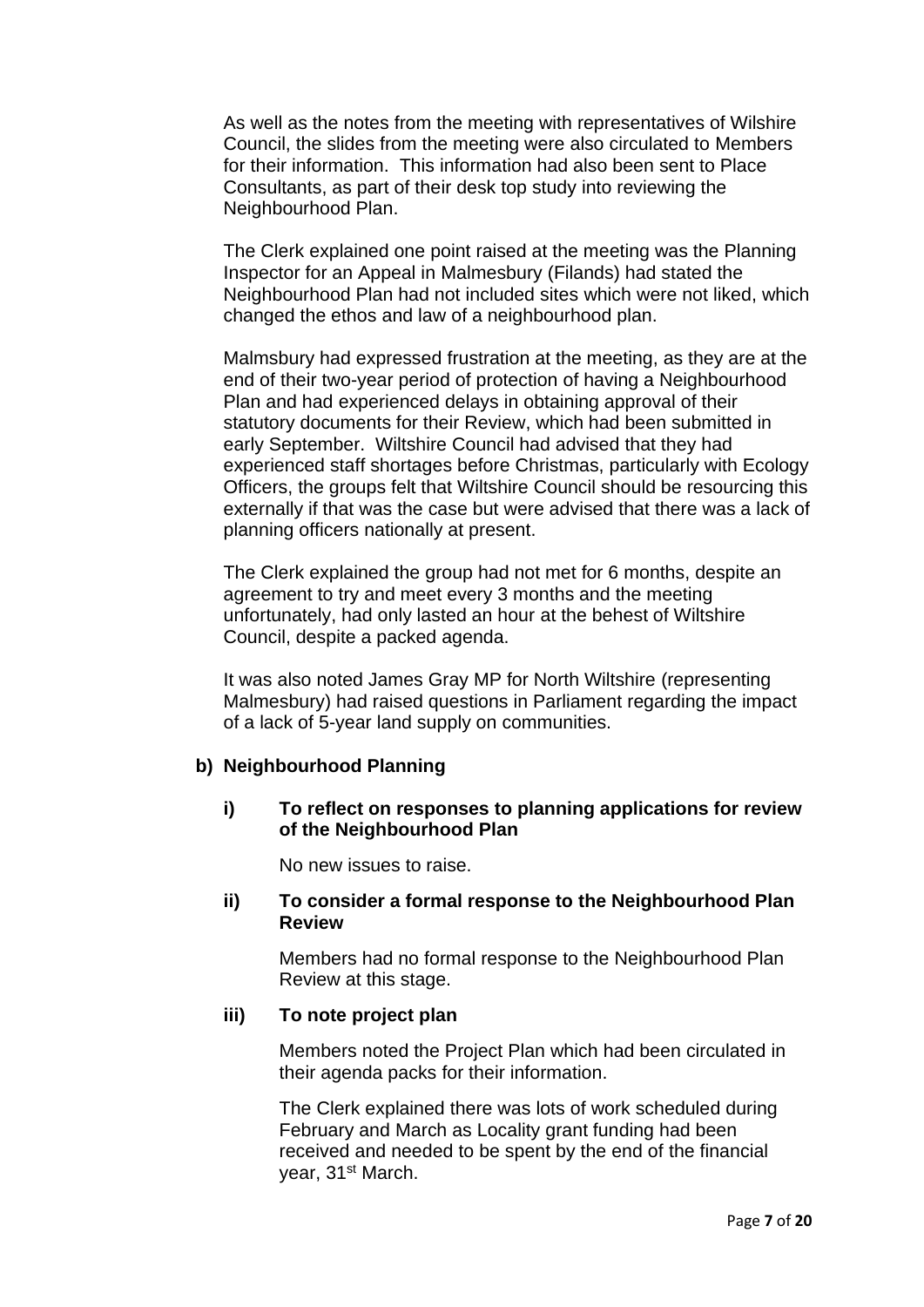**iv) To note the Steering Group have been successful in their application for a grant of £7,440.00 from Locality in order to undertake the review of the Neighbourhood Plan** Members noted the Neighbourhood Plan Steering Group had been successful in receiving a grant of £7,440 from Locality in order to review the Neighbourhood Plan.

The Clerk reminded Members this funding needed to be spent by the end of March and that the funding had already been received and was in Melksham Town Council's bank as the lead Council for the Joint Neighbourhood Plan.

**v) To note Neighbourhood Plan Training taking place remotely on 15 & 22 February**

The Clerk reminded Members Neighbourhood Planning would be taking place remotely on 15 & 22 February in the evening (at 6.30pm) and would be recorded for those who could not attend.

## **c) To receive update following meeting with Michelle Donelan MP, who suggested meeting with Wiltshire Council Leader Richard Clewer**

At the meeting with Michelle Donelan MP on 28 January it was suggested that the parish council meet with Councillor Richard Clewer, Leader of the Council to clarify if any residual housing numbers from Chippenham would be passed to Melksham now that the housing numbers related to the Future Chippenham project had been drastically reduced; and to clarify funding for school places and new school builds using s106 funds.

Those who attended the meeting felt it had been a really useful meeting and felt the Council's concerns regarding various issues had been taken on board.

**Recommendation:** To invite Councillor Richard Clewer to a future meeting.

## **411/21 S106 Agreements and Developer meetings:** *(Standing Item)*

## **a) To note update on ongoing and new S106 Agreements**

## **i) Update on Footpath to rear of Melksham Oak School**

Correspondence had been received from Kingsley Hampton, Senior Transport Planner, Sustainable Transport at Wiltshire Council explaining a topographic survey and preliminary ecological appraisals were due to take place and once the reports had been received, and a route alignment established, a meeting would be arranged with the school to discuss.

The Clerk asked if Members also wished to attend the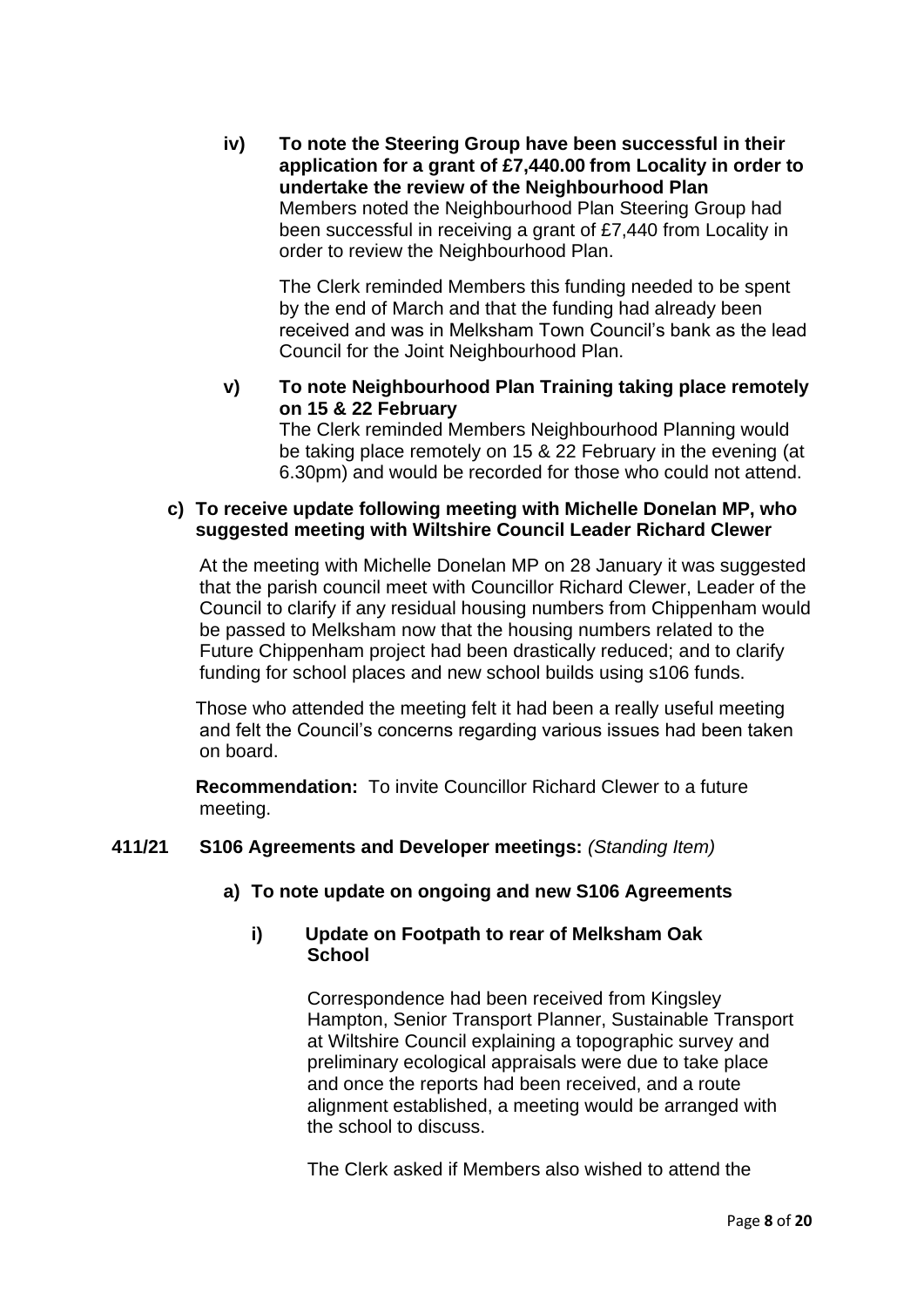meeting, along with Wiltshire Councillor Mike Sankey as representative for the area, which Members agreed.

#### **ii) Bowood View. To receive update on Play Area** Correspondence had been received from Stephen Hawkins, Wiltshire Council with an update on the play areas at Bowood View and Pathfinder Place, which Members noted.

The Clerk explained she would be having a site meeting with Stephen later in the week and would also visit Pathfinder Way play area afterwards to discuss various issues there; Members were invited to join the site visits.

## **iii) Pathfinder Way. To receive up on street lighting**

Members noted correspondence between Wiltshire Councillor Nick Holder and the Highways Development Control Engineer at Wiltshire Council regarding the lack of lighting on Pathfinder Way and the A365, expressing frustration at having to wait for the developers of the 450 houses East of Melksham (Bloor Homes) to get these installed.

The Clerk explained the Council had previously agreed to a defibrillator being installed adjacent to one of the bus shelters on Pathfinder Way, as an electrical supply was needed to heat the cabinet. However, following enquiries earlier that day was now aware that defibrillators can now be heated by thermal bags and therefore do not require an electrical source and therefore suggested the Planning Committee may wish to consider if there was a more suitable location for a device. It was agreed that the Clerk was right in therefore not asking for an electricity supply to be installed adjacent to the bus shelter.

#### **b) To note any S106 decisions made under delegated powers**

The Clerk reminded Members a public art meeting for Berryfield Village Hall had been arranged for Thursday, 17 February at 9.30am to approve the interpretation panels and the signage; this will be held virtually.

## **d) Contact with developers**

### **i) To approve notes of pre app meeting with representatives of Stantonbury Re proposals for mixed development of housing and commercial use on land at Station Yard, Bath Road**

A meeting was held on 20 January with the following in attendance:

Joseph Baum from MPC Consulting, Alexander Hamley and Jonathan Hamley, Stantonbury, Councillor Richard Wood, (Chair of Planning), Councillor Mark Harris, Teresa Strange,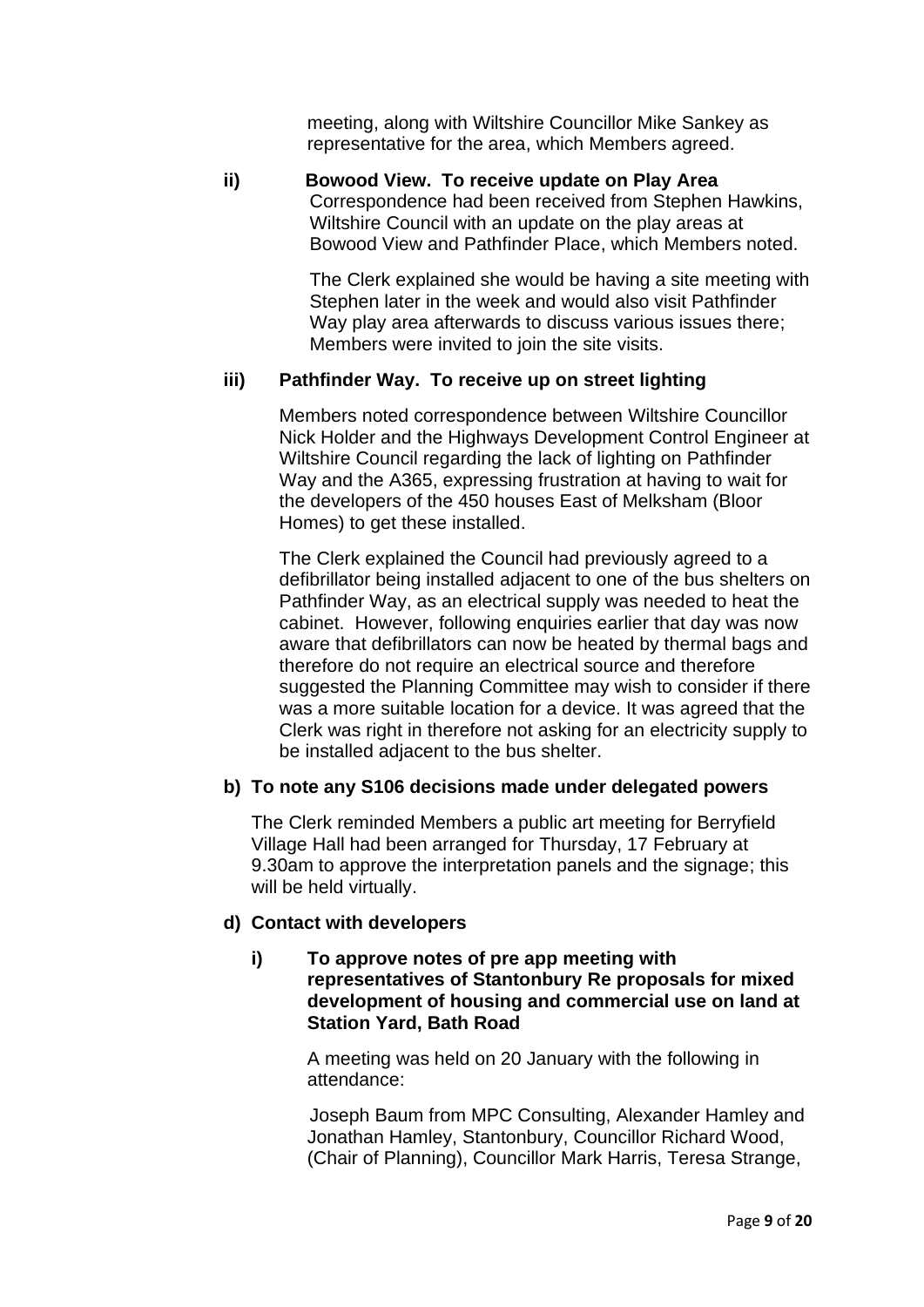Clerk, Melksham Without Parish Council, Patsy Clover, Acting Deputy Town Clerk, Melksham Town Council

Jonathan explained Stantonbury were a family run local business and after consulting with Melksham Town Council and members of the public had re-looked at proposals and provided a rough layout sketch of the scheme.

The site includes the hard standing area and the scrap yard. Pro Alloy Wheels will not be affected by proposals and will remain on site.

Proposals include:

- Mixture of housing (Approx. 100 dwellings).
- 60 bed care home.
- Employment uses.
- Community electric charging points.
- A Linear Park to provide a link between Dunch Lane and Bath Road, which will also enhance the biodiversity and ecology network located on the site.
- Removal of contamination on the site caused by previous uses of the scrapyard, which was a former railway siding.
- Maintain potency of South Brook through the maintenance of the Linear Park to ensure debris does not build up in the culverts under Bath Road or Dunch Lane or anywhere else on the site.
- Solar panels provided on homes.
- Efficient boilers
- Also looking at possibility of installing air source heat pumps
- Will relinquish waste licence if obtain planning permission

Public Consultation has already taken place with local residents and a series of one-to-one meetings held if requested. Several residents had asked if a bridge from Southbrook Road/Roundponds could be provided to the site to access the linear park. However, discussions needed to take place with the landowner on the other side of the brook in the first instance.

The meeting was then opened up for questions.

The Acting Deputy Clerk, Melksham Town Council stated that at a recent Economic Development meeting when this scheme was presented that Members had raised concerns at the loss of employment opportunities on the site. This was because it was allocated as such and therefore sought clarification on what employment opportunities would be available, as indicated earlier in the meeting, as this was not mentioned at the recent presentation.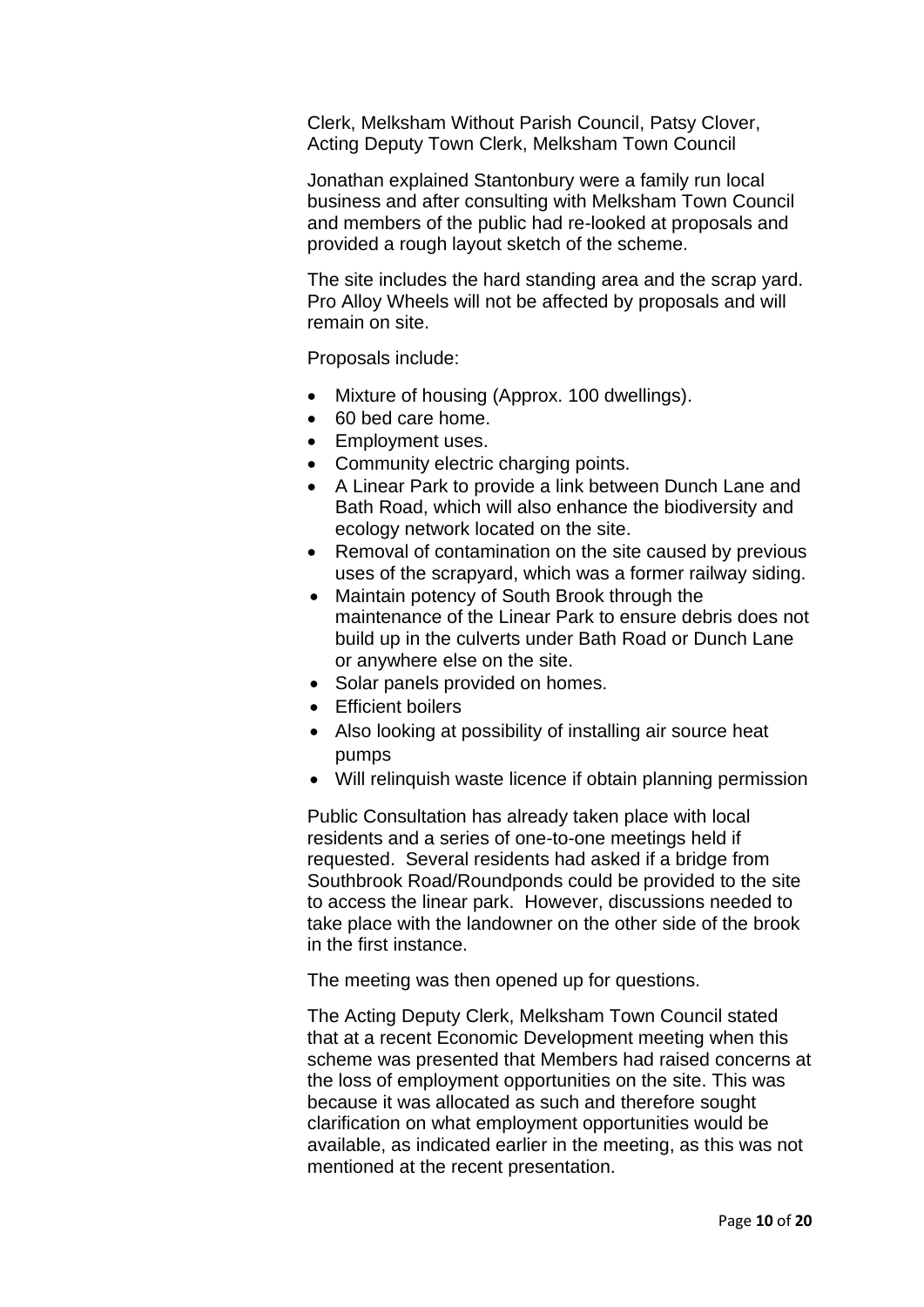A: There will be a number of starter units and shared office space provided on the site. The exact number is unknown at present, there will also be employment opportunities in the care home.

The viability of the site is dependent on getting the proportion of housing right in order to trade off against the costs of clearing the contaminated land. Having a care home will help towards the costs of clearing the contamination.

Councillor Wood raised the following:

- 1. Flooding. South Brook often floods, affecting parts of Shaw and Whitley, with a pinch point under Bath Road which needs resolving with the provision of a bigger pipe. If this development were approved, would Stantonbury contribute towards such works to resolve this issue?
	- A: Flooding issues have been looked at extensively and modelling done by Hydrock, one of the leading consultants in the South West, on the Bath Road culvert. They have looked at upgrading the culvert, however, investigations are still ongoing.

There is a problem with the potential from storm surges from a 1:30, 1:100 and 1:1000 year events backing up from the Avon, baffled by the culvert in the South Brook and if it allowed water to pass through the site could cause issues elsewhere further downstream.

There has to be a balance between water flow and retaining some degree of water on the site, through the Bath Road culvert.

Discussions have taken place with both Wiltshire Council and the Environment Agency to try and come up with a collaborative solution for the problem, as they do not wish to make the problem worse than it already is.

Building works will be outside the area which would cause an issue with regard to a 1:1000 year flooding event, so they are proposing only building on the hard standing area, which includes the scrap metal yard. Currently the scrap yard causes an issue with surface water which runs off quickly and drains in South Brook, however, this will be alleviated through the provision of soft areas in the proposed scheme, there will also be some soakaways and through retention to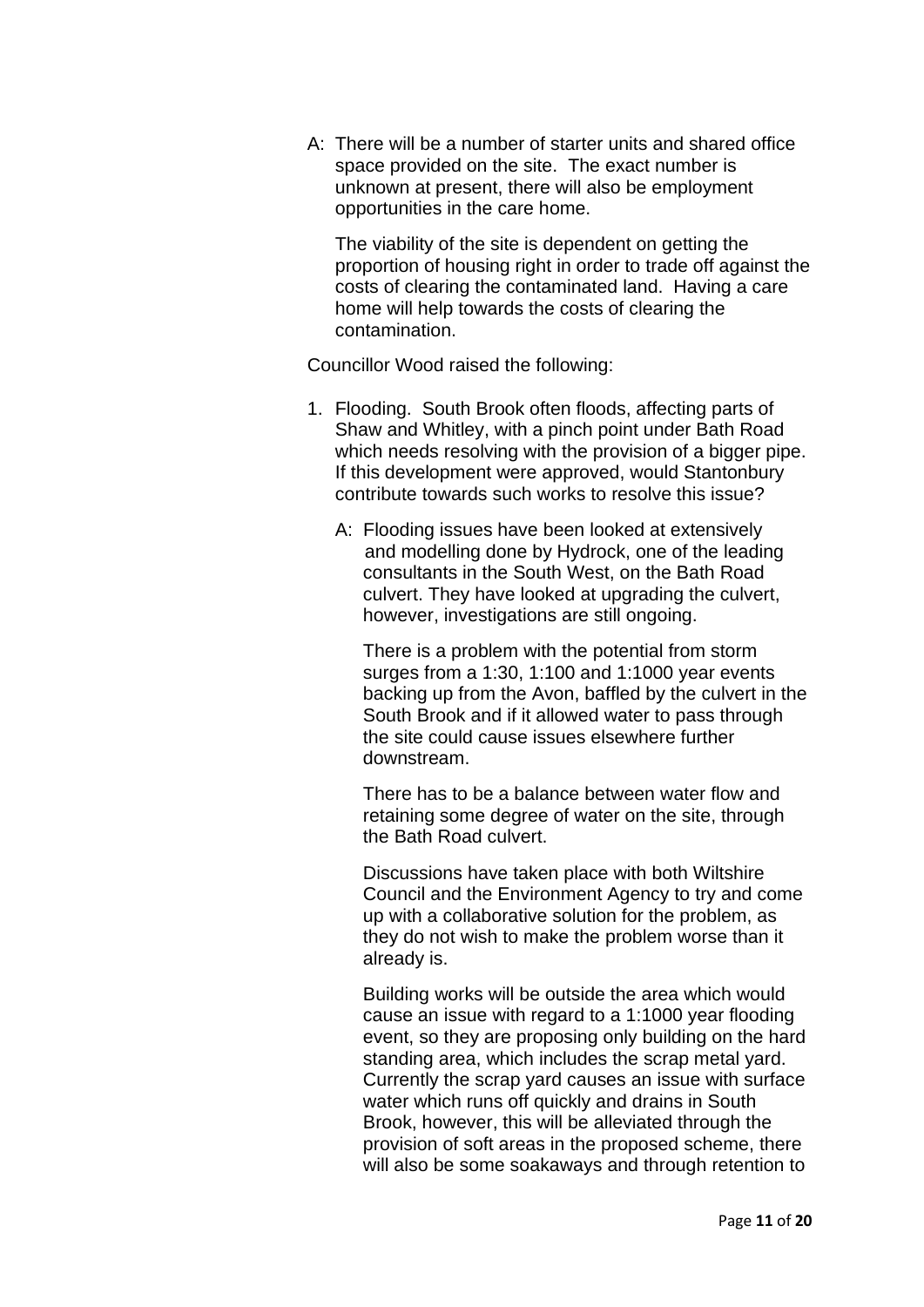hold back the surface water to ebb away when South Brook is not so high.

- 2. Loss of Employment Land. The land is contaminated, why can't the site be used for economic development, as there is a shortage of employment land in Melksham at present?
	- A: The contamination of the site is an issue. The current operation of the scrap yard is no longer going to continue. However, if planning permission is not forthcoming, they understand from the landowner that there is interest from other larger scrap yard businesses to take this on.

There will be some employment use, as well as housing on the site. A Statement of Community Engagement will be submitted as part of any planning application and will include feedback from local residents, who during the consultation had stated they would prefer to see housing on the site, rather than what it is used for at present.

Councillor Wood stated if people were asked if they would prefer to see either houses or a big national waste disposal business on the site, they would obviously say they would prefer to see housing, however, if it was stated light commercial units were proposed, the answer may be different.

- A: Unfortunately, given the value of light commercial units, these would not pay for the contamination on the site to be dealt with. The site is also above a secondary aquifer and needs to be removed. They have tried to deliver a scheme which improves employment etc and provide a much better use for the site.
- 3. Development is contrary to the Neighbourhood Plan. Melksham has met its housing figures up to 2026 and beyond and there is a 3-year housing supply.
- 4. Not ideal location for housing, given sites location and access onto Bath Road after the hump back bridge.
	- A: The current employment on the site is mainly via the scrap yard, however, this is not an ideal location for this either, being close to the train station, there is an under pass into town and therefore they see the site as being well connected for residents wishing to access the town.

Regarding the junction onto Bath Road: Hydrock's Transport Department have investigated this and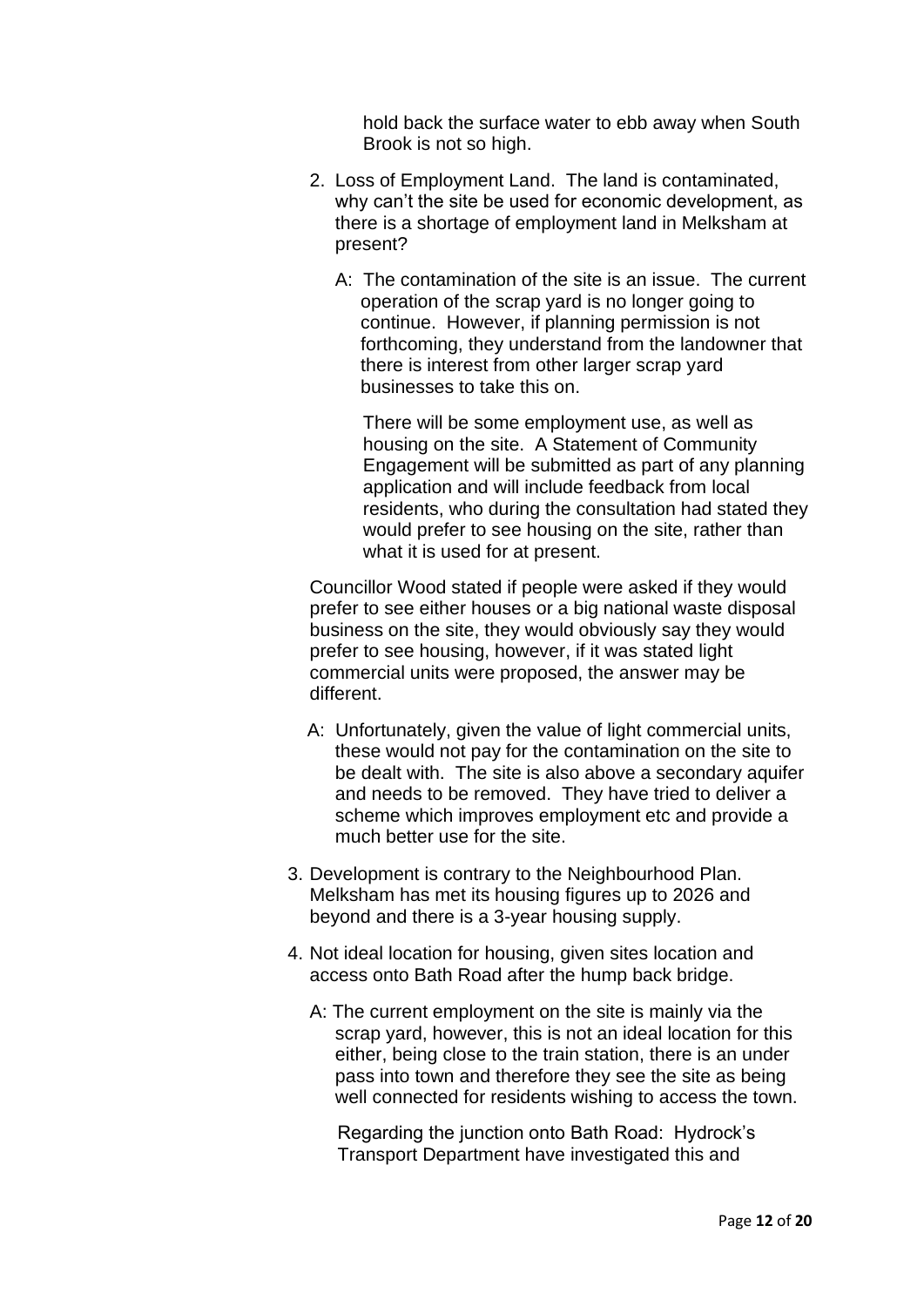undertaken some modelling and come up with a junction design which will work effectively.

The Clerk raised the following:

- With regard to flooding concerns in the area, there is a wider scheme costed via Atkins for Wiltshire Council to alleviate flooding in Shaw and Whitley, where surface water comes off the Neston Estate and downhill and across the Corsham Road. The volunteer flood wardens have to regularly sandbag the Vicarage and Shaw School. The scheme includes the provision of a wider culvert under Corsham Road, Whitley. However, the reason this has not been done as yet, is that the culvert under the railway bridge on Bath Road needs to be done first and whilst this is not mitigation for the scheme proposed, maybe there is on opportunity for discussions to be held with the Drainage Team at Wiltshire Council on possible assistance towards this scheme.
	- A: Consultants have already started discussions with Danny Everett, Principal Drainage Engineer and the Drainage Team at Wiltshire Council. It is hoped to meet Danny on site to go through the proposals and what can be done.
- Both the Parish and the Town Council are involved in the Shurnhold Fields project, which is nearby. It is hoped to install swales on the site to alleviate the wider flood issues of Shaw, Whitley and Shurnhold and Dunch Lane and maybe there could be an opportunity to assist with this scheme when diggers were on site?
	- A: Yes, very happy to assist with works on Shurnhold Fields.
- The Pre-App Protocol has already been sent to you, and to emphasise that any discussions/requests here today don't mean the Parish Council approve proposals for the site, if the application were approved, the Parish Council would like to see some mitigation and community benefit which has been 'honed' through the Joint Melksham Neighbourhood Plan process.
- An application for 240 houses with a 70-bed care home for l South of Western Way has recently been turned down by Wiltshire Council for various reasons, including the Neighbourhood Plan being made and that Melksham has already met it's housing allocation.

With regards to the 70-bed care home, the NHS in their response had stated they did not have provision within the GP practices in Melksham to cope with the wide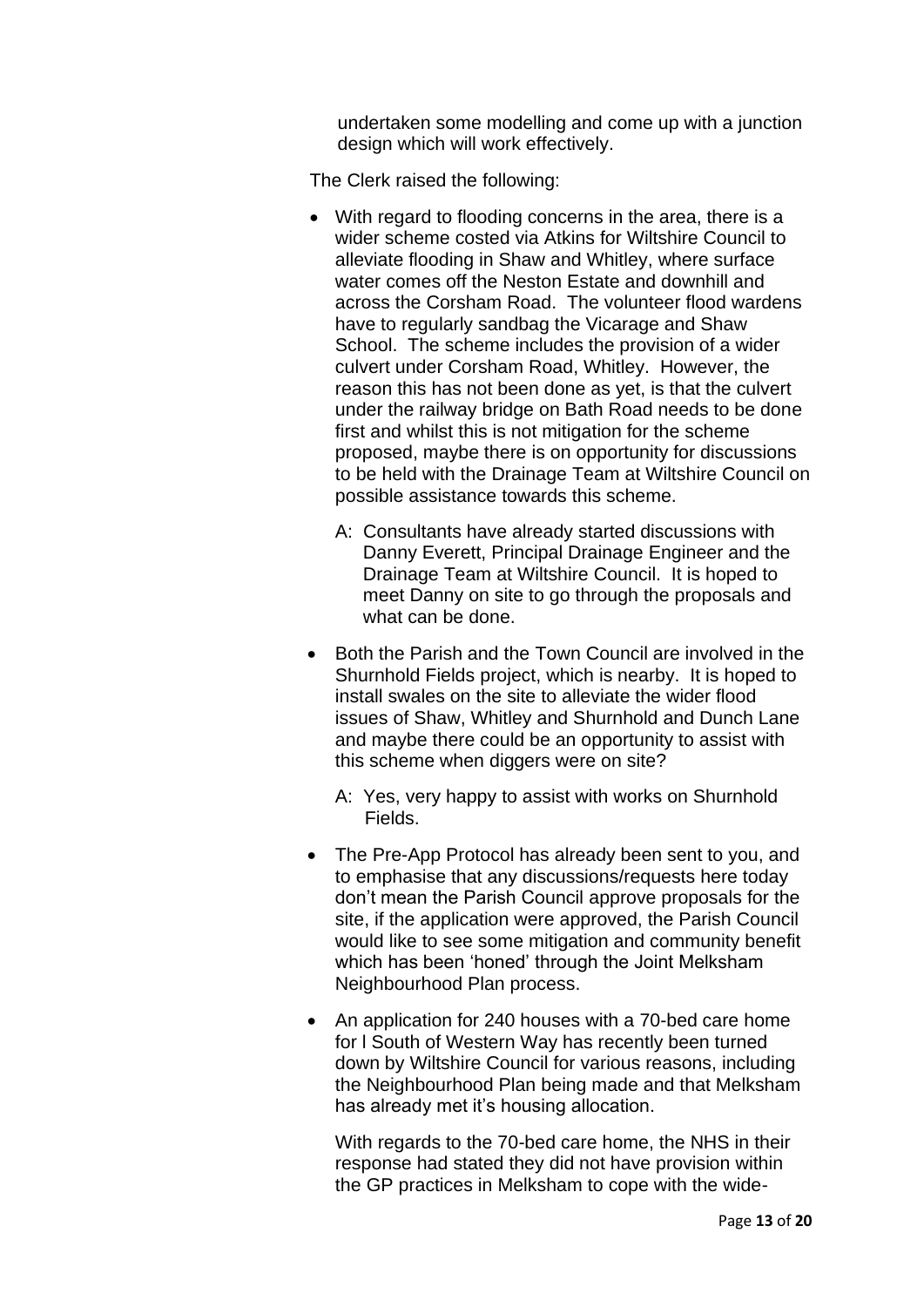ranging needs of such a facility. The lead GP for Melksham/Bradford on Avon GPs surgeries also raised a concern at the impact the care home would have on the delivery of health care in the town, given the complex needs associated with a care home. GPs are already struggling to cope with the patient numbers they have, which is circa 25,000+ patients.

- Where will children be going to school as the site is cut off from the town centre by the bridge and the A350. Shaw Primary School which is the nearest primary school is already full?
- Where will secondary children/and early years provision be provided?
- Would like to see the provision of a pedestrian/cycle link from Roundponds across the brook and the same with Foundry Close with a bridge.
- There is no convenience store/pharmacy for this area.
- Could additional parking be provided on site for those wishing to drive there to use the Linear Park and therefore not encourage people to park nearby and cause issues for existing residents in Roundponds/Dunch Lane etc.

The Clerk explained in responding to every large housing development application, the parish council always asks for the following:

- Circular pedestrian walks be provided.
- Benches and bins installed. Difficult to have these included later once a management company maintenance contract has been let.
- Shared spaces need to be easily identifiable with clear delineation between roads and pedestrian spaces.
- Connectively with existing housing.
- Practical art contribution with the Town Council (in this instance) being involved in discussions.
- Contribution towards improving bus services which would serve the development.
- Implementation of 20 mph speed limit which are selfenforcing.
- Trees are not planted on boundaries to properties in the public open space, so as not to cause issues in years to come with overshadowing and subsidence.
- Development is tenant blind.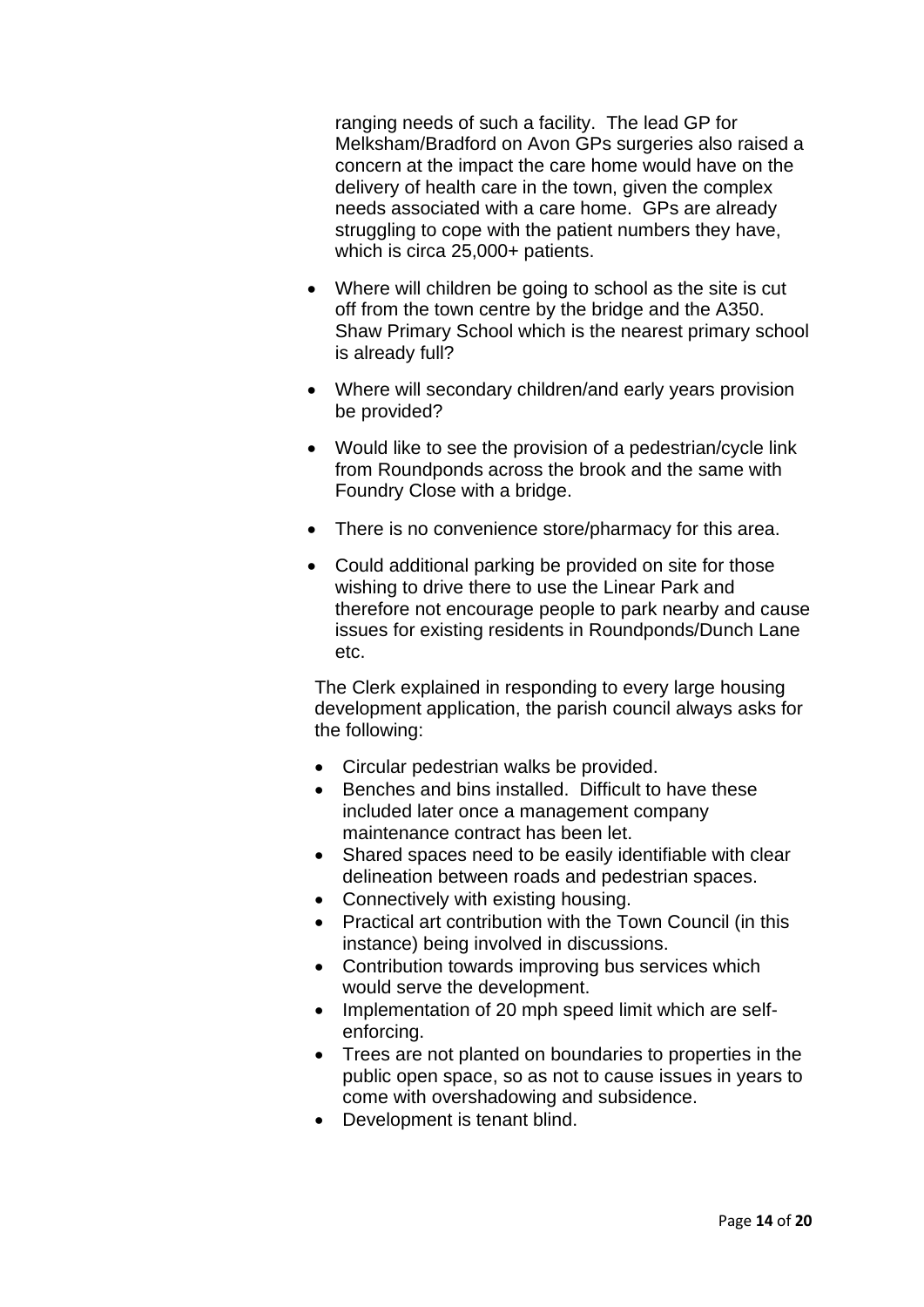- The layout is such that rear gardens of proposed new dwellings are back-to-back with any existing dwellings to give a sense of space.
- Any bus shelters provided are suitable for real time information in the future and have means of connectivity and are of a suitable height.
- The road layout is such there are no straight runs to encourage speeding and also no dead ends, which make it difficult for larger vehicles, such as refuse lorries to manoeuvre.

With regard to the requests above, the developers answered as follows:

#### **Impact of care home on GP services**

They are currently in discussions with a care provider of specialist care who seem to think there is a need for such a facility in the area and have their own appraisal system, when looking for suitable locations.

They will contact them to ascertain if they have researched GP provision in the town and how they might mitigate against any concerns and will be in touch with a response.

#### **Access to education/early years provision**

This will be assessed by Wiltshire Council, through a Section 106 process. However, more than happy to work through this process with them to make sure any issues arising can be worked through.

The Clerk explained that it was understood all primary schools in Melksham were full. In the case of Shaw Primary School, there was no further opportunity for the school to extend, over and above what it already has. There is part funding available for a new primary school in Bowerhill via a developer, however, this is the wrong side of town to be easily accessible in the future by residents of this site.

#### **Impact on the Highway**

Discussions currently taking place with Alan Creedy, Wiltshire Council looking at connectivity, the road junction with Bath Road and cyclist/pedestrian access. A Transport Assessment will be undertaken and will include how to make sure there are adequate pedestrian links between existing housing the other side of South Brook and into town.

With regards to Foundry Close, they understand from Councillor Phil Alford there was a link reserved to the station. Hopefully they can link this at least to the station or underpass. Difficult to link over the railway. However, can have further discussions with Councillor Alford on this.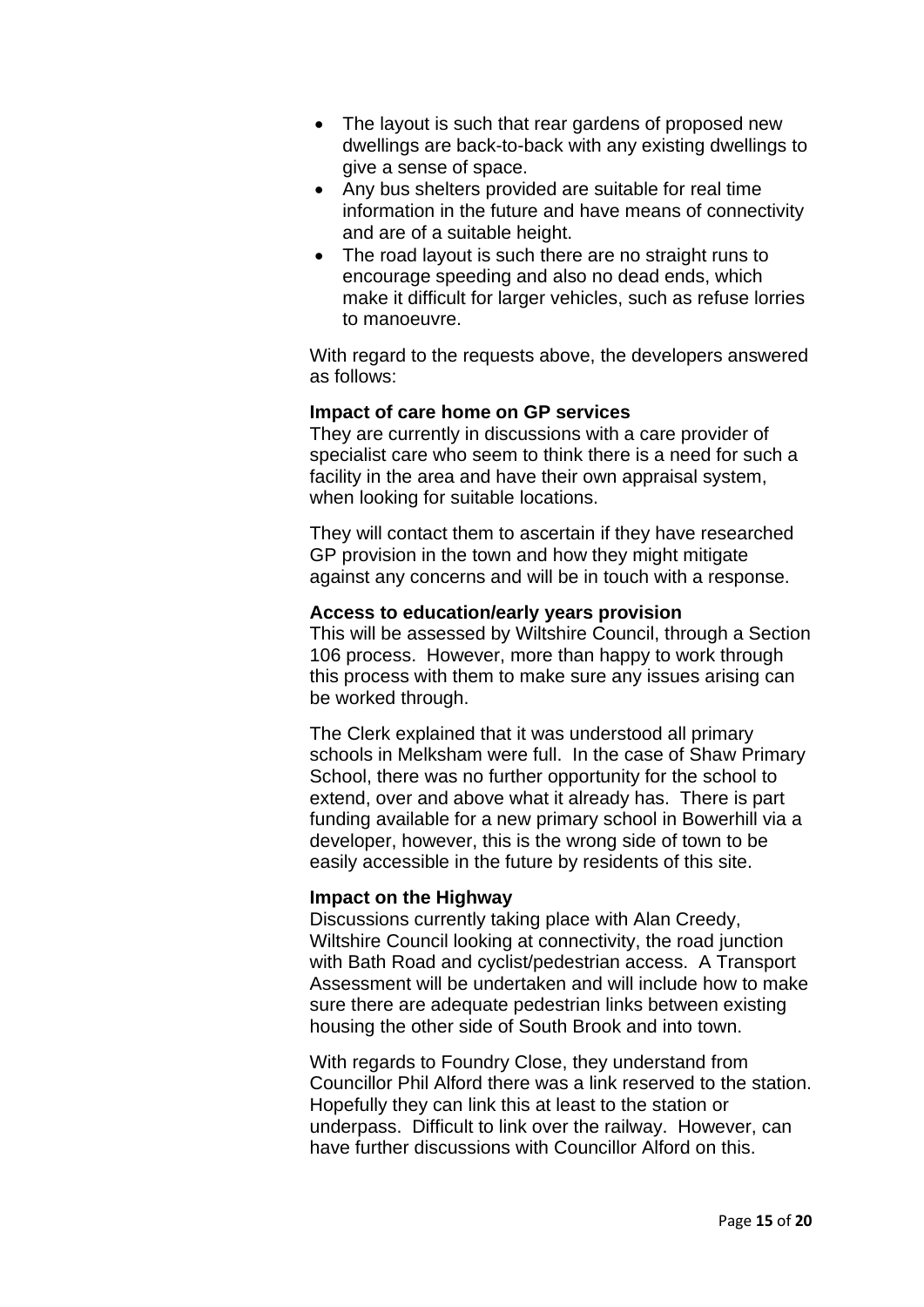## **Circular Walks**

Yes, good idea, will forward to MacGregor Smith, Landscape Architect to investigate including these in the scheme.

## **Provision of Bins**

Will pass this on to make sure they are included.

### **Trees**

Will pass on and make sure any proposed trees are planted centrally in the public open space and not adjacent to houses, they appreciate the concerns with overshadowing and potential for subsidence further down the line.

Will forward information on proposed tree planting scheme to the Clerk.

Councillor Wood asked if tree/hedge planting could be native and of a variety to encourage wildlife.

A: It is anticipated to make the linear park a haven for wildlife. There will be a plan to make sure the area is well maintained and to a standard to encourage wildlife.

### **Delineation of road markings**

Appreciate concerns, not keen on this type of design, very hard for people to understand the different areas.

## **Speed Limit**

The scheme will be designed with a speed limit below 20mph and use parking to create buffer zones, the highway consultants are currently looking at this, and to provide adequate turning space for refuge collection.

## **Lack of Convenience store**

Would like to include one and looked at potential providers, however, as yet it has not generated much interest. However, will investigate again to see if there is any interest.

Outpost pharmacies have been provided elsewhere by the prospective care home provider and maybe this is something which could be looked at providing.

## **Parking to access the linear park**

It was envisaged the park was more to connect communities and hadn't realised the potential as a destination place for people to visit, walk their dogs. Therefore, they need to talk to both architect and landscape architects on this issue and the potential to add additional parking, as well as dog bins.

Looking at visitor parking provision for the estate itself, this will exceed current parking standards.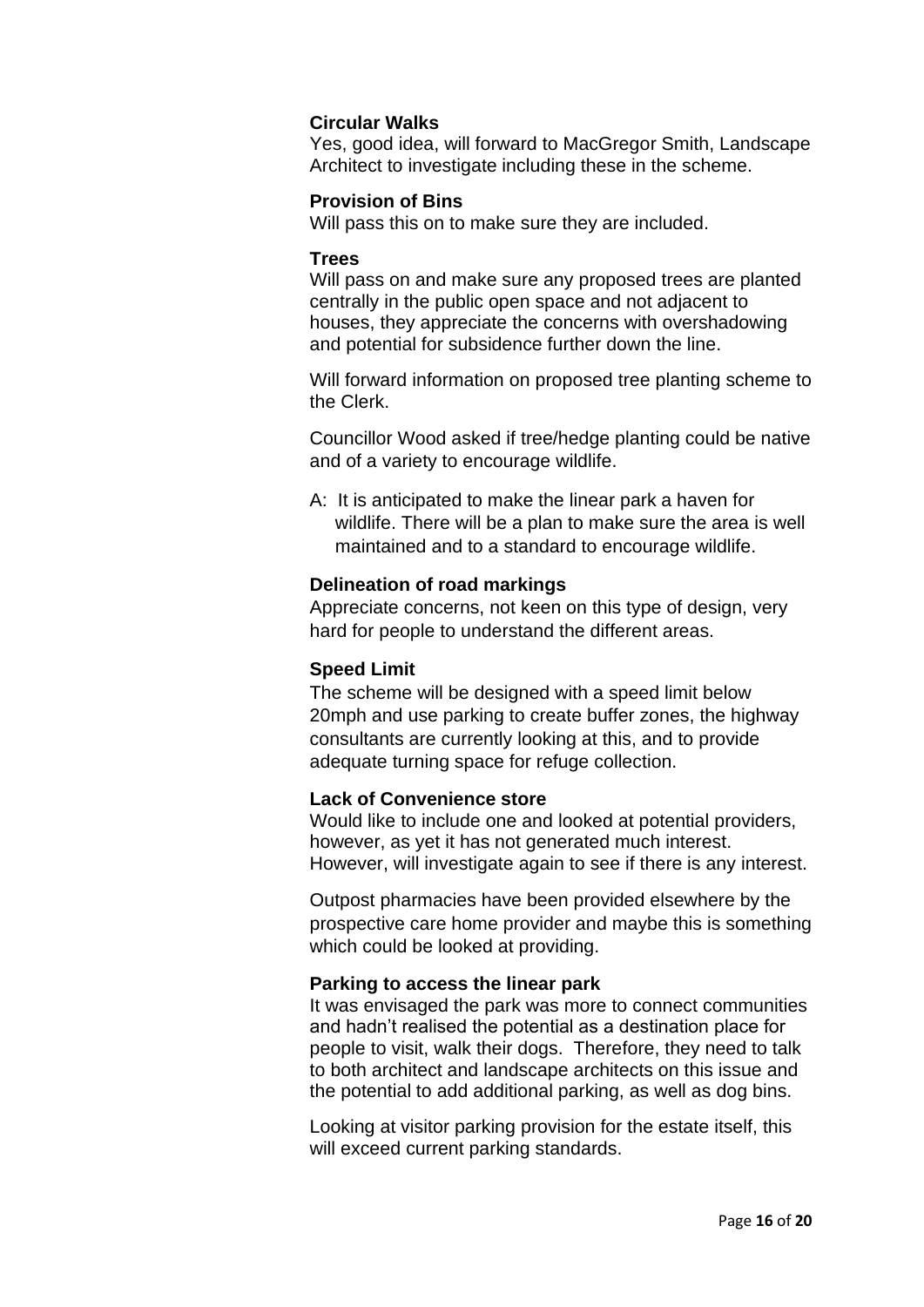### **Public Art**

Yes, will be looking at putting something in the site and happy to talk to the Town Council on this matter.

On another development the railings around the LEAP will be created by a local blacksmith, which tells the history of the town. Something similar has been done at another development in Coleford and they happy to show members what has been installed on this site.

#### **Development is Tenant blind**

They never build affordable/social housing different to private housing in order that housing blends in.

#### **Bus services/Shelters**

Again, something to look at and could form part of Section 106 discussions.

Realtime information. Will pass on to the transport consultants to investigate.

#### **Existing dwellings back-to-back**

No existing dwellings on the site, but trying to make houses blend in well with existing housing in Foundry Close and Southbrook Road etc.

### **Road layout**

Swept Pass Analysis is being undertaken as part of the Transport Assessment and trying to create generous turning heads throughout the site.

The agent sought any further questions and invited the developers to provide further information on the scheme.

#### **Public Open Space (POS)**

The developers explained that ideally, they would like to pass the POS areas on to the Town Council to maintain rather than a management company, as Councils were usually more proactive in managing such areas and were happy to have discussions with the Town Council on this and how the area should be managed.

#### **Sustainability of Site**

Councillor Wood raised a concern at the sustainability of the site, given the lack of accessibility to education close by and the need to rely on a vehicle to access it elsewhere in town, including the proposed new primary school in Bowerhill.

Councillor Harris supported these comments and stated Melksham Oak secondary school would be oversubscribed in 18 months-2 years' time.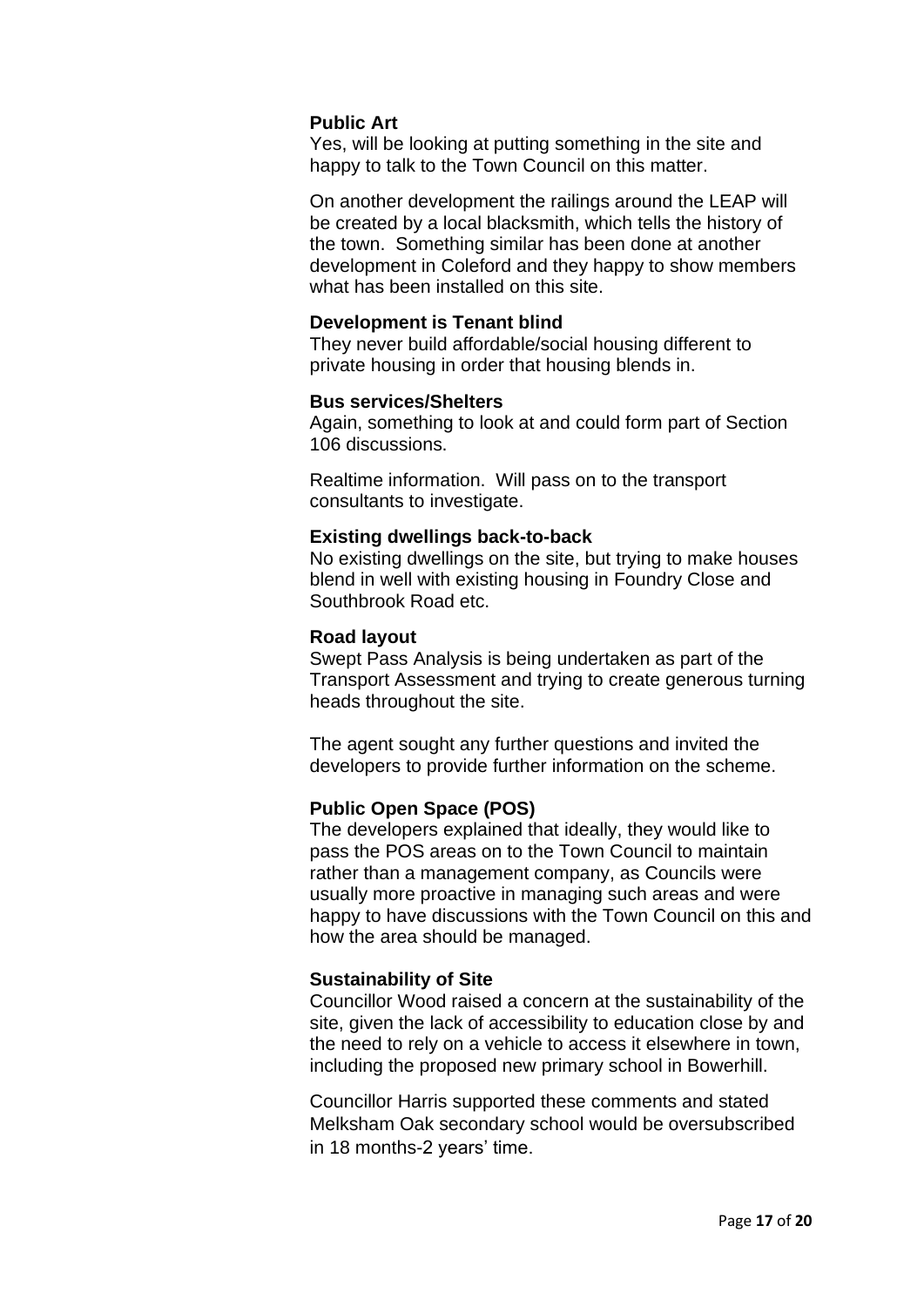Councillor Harris also reiterated the impact the development, particularly a care home, would have on the existing GP services and that NHS dentists in the town not taking on patients.

A: Appreciate the standpoint, however, the site is currently a disused site which could have something high quality built on it, which would enhance the area and the town. Believe can have something which would be a flagship for the company on the site.

With regard to connectivity, the site is ideally located. given the close proximity to the train station and the underpass to access facilities in the town, which makes the site sustainable.

With regard to dentists in town not taking on any more NHS patients, they can look at the possibility of providing one on the site.

The Acting Deputy Town Clerk, Melksham Town Council explained most people in Melksham did not like using the underpass for various reasons.

The Clerk reiterated the opportunity to speak to Danny Everett, Principal Drainage Engineer, Wiltshire Council regarding the wider flood risk in the area and the need to slow down water as it came down the hill off the Fullers/Neston Estate.

A: Happy to explore issue of flooding off site and what could be done.

With regard to play equipment, the Clerk asked if a play area would be provided on the site, including equipment for teenagers.

 $A: A \perp FAP$  and a LAP is included in the scheme and will be located where it is overlooked, so as to alleviate concerns with regard to anti-social behaviour.

The Clerk explained the notes of the meeting would be written up and presented at the next Planning meeting on 17 January and included in the minutes and published on the website and also shared with the Town Council.

Joseph, Jonathan and Alex thanked the Parish Council for their time and explained they would be happy to come back to a future meeting to continue discussions.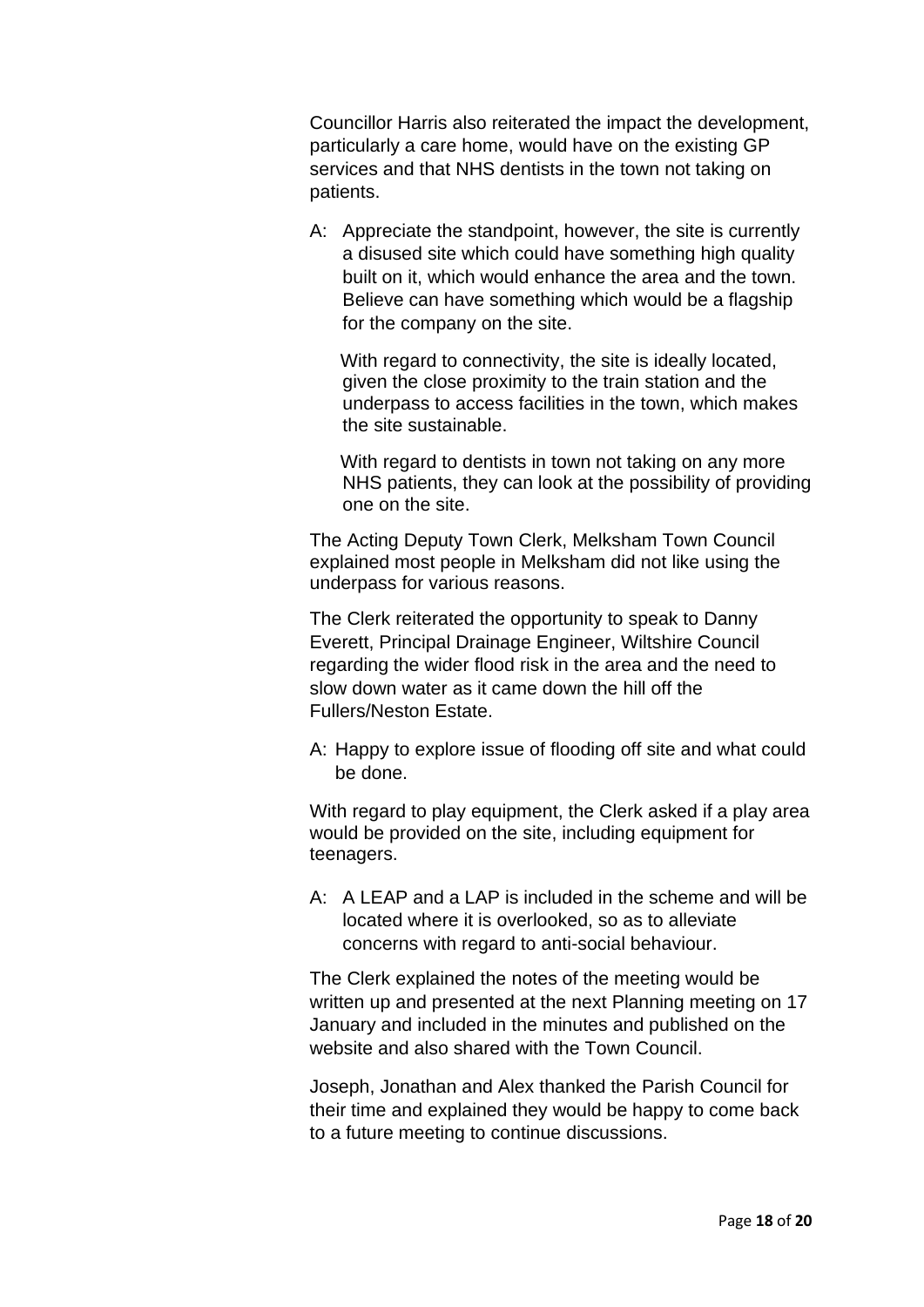**Resolved:** To approve the notes of the pre app meeting held with Stantonbury on 20 January 2021 regarding their proposals for mixed development on land at Station Yard, Bath Road.

### **ii) To agree representative for Pre-App meetings in the town.**

The Clerk explained a pre app meeting at been arranged for Tuesday evening at 7.00pm by Melksham Town Council following a request from a developer, which they had asked to keep confidential, for a site in Melksham.

Councillor Wood suggested if other pre app meetings took place with regards to applications in the town, that a Parish Council representative be sought on each occasion, rather than the same representative each time.

**Resolved:** For Councillor Wood as Chair of Planning and the Parish Officer to attend the meeting.

### **412/21 Application for Goods Vehicle Operator's Licence by Broughton Transport Solutions to use Hangar 7, Lancaster Road, Bowerhill Industrial Estate for 5 HGVs and 20 trailers. To consider making a representation.**

Following the above application appearing in Melksham News the previous week, this item had been placed on the agenda to enable the Council to make a representation if they wished.

Members had been circulated their response to the Traffic Commissioner to a previous application made in 2019 for 5 trailers at this location, which stated 'given the current use of Lancaster Road as parking for trailers and overnight lorries, request parking restrictions both sides of the entrance to ensure ease of access and egress of the trailers'.

The Clerk reminded Members a request had been submitted to Wiltshire Council for waiting restrictions on entrances to businesses along Lancaster Road to allow for ease of access/egress, due to the number of trailers parking along this stretch of road.

The Clerk explained separately to this application had discussed the issue of trailers parking on the Bowerhill Industrial Estate with Wiltshire Council Enforcement and the Police to ascertain what could be done to alleviate the situation. Wiltshire Council had explained as there was no waiting restrictions, they were not doing anything illegal.

The Clerk explained Broughton Transport were doing the right thing in applying for a licence and there was no link that they were aware of between them and the trailers currently parking on the industrial estate.